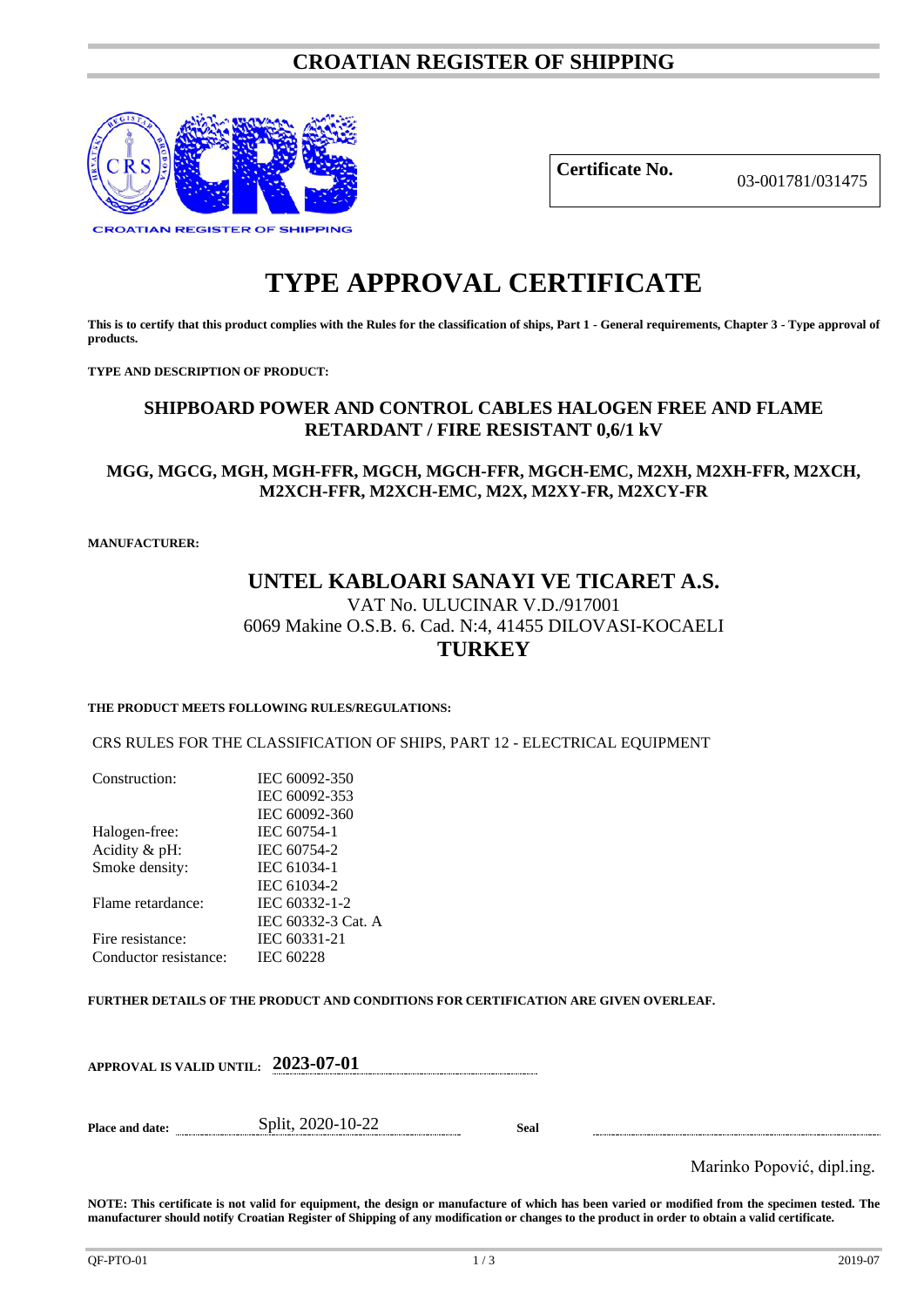

#### **DETAILED PRODUCT DESCRIPTION:**

Halogen-free, low smoke, flame retardant / fire resistant (FFR type only), insulated power and control cables (0.6/1 kV) 0.6/1 kV maximum conductor temperature 90°C

| <b>Cable Type</b>           | <b>No of Cores</b>                             | Cross Sect area [mm <sup>2</sup> ] |
|-----------------------------|------------------------------------------------|------------------------------------|
| MGG, MGCB, MGH, MGH-FFR,    | 1                                              | $2.5 - 300$                        |
| MGCH, MGCH-FFR, M2XH, M2XCH | $\overline{2}$                                 | $1 - 25$                           |
|                             | 3                                              | $1 - 120$                          |
|                             | $\overline{4}$                                 | $1 - 95$                           |
|                             | 5 & 7                                          | 1, 1.5 & 2.5                       |
|                             | 10, 12 & 14                                    | 1 & 1.5                            |
|                             | 16, 19, 24, 27 & 37                            | 1.5                                |
| M2XY-FR                     | 1                                              | $4 - 35$                           |
|                             | $\overline{2}$                                 | $1 - 10$                           |
|                             | 3                                              | $1 - 120$                          |
|                             | $\overline{4}$                                 | $1 - 95$                           |
|                             | 5                                              | 1, 1.5 & 2.5                       |
|                             | 7, 10, 12 & 14                                 | 1 & 1.5                            |
|                             | 16, 19, 24, 27 & 37                            | 1.5                                |
| M2XCY-FR                    | 1<br>$\overline{2}$                            | $4 - 300$                          |
|                             | 3                                              | $1 - 25$<br>$1 - 120$              |
|                             | $\overline{4}$                                 | $1 - 95$                           |
|                             | 5                                              | 1, 1.5 & 2.5                       |
|                             | 7, 10, 12 & 14                                 | 1 & 1.5                            |
|                             | 16, 19, 24, 27 & 37                            | 1.5                                |
| MGCH-EMC                    | 3                                              | $1.5 - 120$                        |
| M2X                         | 1                                              | $0.5 - 240$                        |
| M2XCH-FFR                   | 1                                              | $1 - 300$                          |
|                             | 2, 3, 4 & 5                                    | $1 - 240$                          |
|                             | 6, 7, 8, 9, 12, 14,                            |                                    |
|                             | 16, 18, 19, 20, 21, 24,                        | $1, 1.5 \& 2.5$                    |
|                             | 25, 27, 30, 32, 36, 37,                        |                                    |
|                             | 40, 42 & 48                                    |                                    |
|                             | 10                                             | $0.75, 1, 1.5 \& 2.5$              |
|                             | 60                                             | 1 & 1.5                            |
| M2XH-FFR                    | 1                                              | $0.75 - 300$                       |
|                             | 2, 3, 4 & 5                                    | $1 - 240$                          |
|                             | 6, 7, 8, 9, 12, 14,<br>16, 18, 19, 20, 21, 24, |                                    |
|                             | 25, 27, 30, 32, 36, 37,                        | $1, 1.5 \& 2.5$                    |
|                             | 40, 42 & 48                                    |                                    |
|                             | 60                                             | 1 & 1.5                            |
| M2XCH-EMC                   | 1                                              | $1 - 630$                          |
|                             | 2, 4 & 5                                       | $1 - 240$                          |
|                             | 3                                              | $1 - 400$                          |
|                             | 6, 7, 8, 9, 12, 14,                            |                                    |
|                             | 16, 18, 19, 20, 21, 24,                        | $1, 1.5 \& 2.5$                    |
|                             | 25, 27, 30, 32, 36, 37,                        |                                    |
|                             | 40, 42 & 48                                    |                                    |
|                             | 60                                             | 1 & 1.5                            |

#### **APPLICATION / LIMITATIONS:**

Fixed installations in marine, offshore and industrial use.